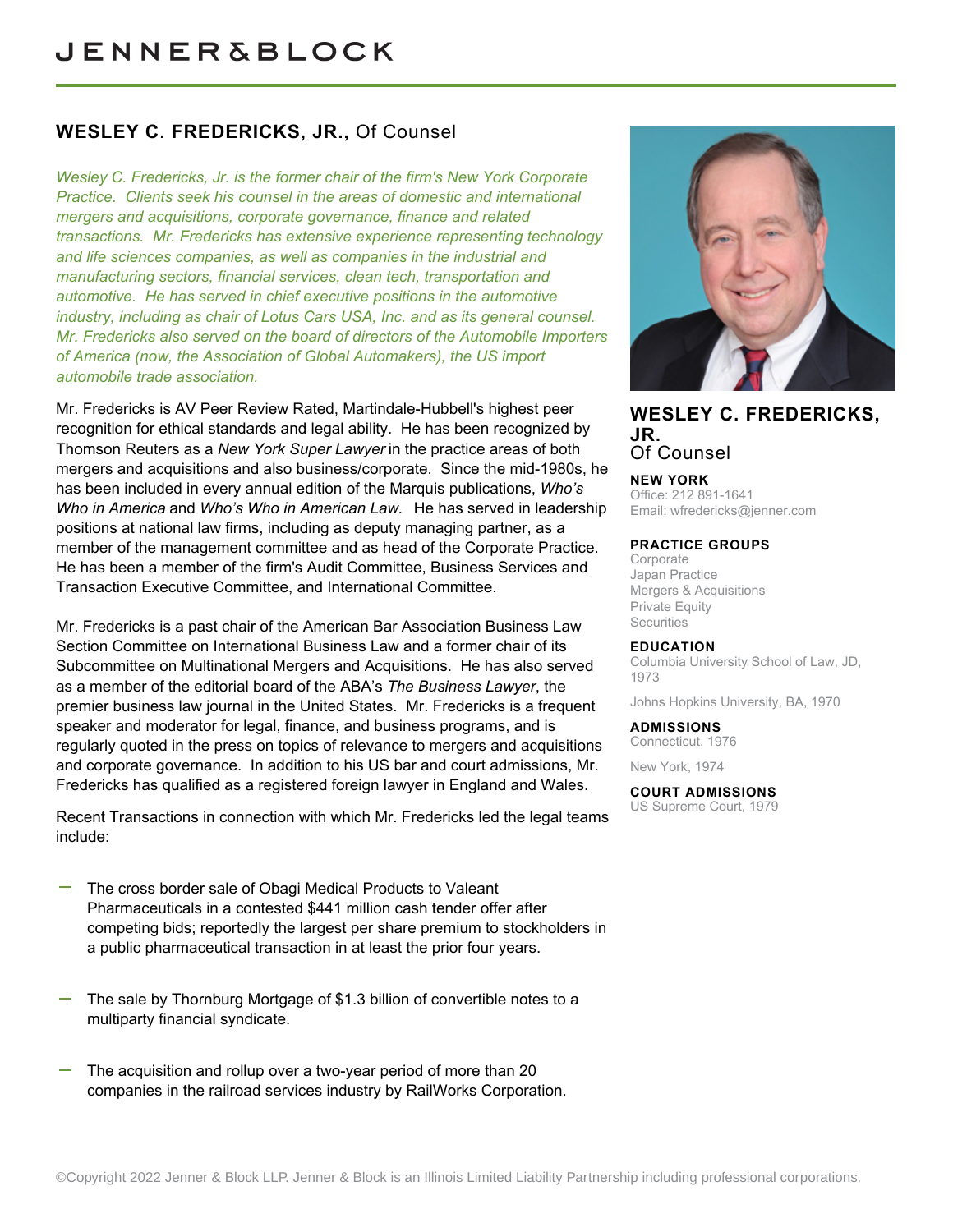# **JENNER&BLOCK**

- The sale of Hemmings Motor News to American City Business Journals.
- The establishment of a Chinese manufacturing presence for Meter S.p.A., the Italian manufacturer of bearings for the automotive industry, as well as the establishment of a United States presence for Meter.
- The acquisition of a US division of Johnson & Johnson by SCA, the Scandinavian health care products company.
- Acquisitions by a US energy trading company of entities in Canada and Norway and the establishment of joint ventures for that company in England and in Japan.
- The reacquisition of control of Cooper Firearms by its founding principal.
- The acquisition by management of the US distribution operation for Lotus Cars and its subsequent resale to Lotus Cars.
- Several strategic acquisitions of credit card processing companies by Heartland Payment Systems, now the country's fifth largest payment processor.
- The sale of Panther Trucking to private equity firm Fenway Partners.
- Successful defense of proxy contest concerning board control of Obagi Medical Products, Inc.
- Successful proxy solicitation for Heartland Payment Systems, Inc.

#### **Awards**

*New York Metro Super Lawyers* Mergers & Acquisitions and Business/Corporate - 2010-2018

#### **Community**

- Johns Hopkins University Alumni Council Past Chairman, Awards and Nominations Committee, which is responsible for nominating candidates to the seats on the University's Board of Trustees reserved for alumni.
- Weston (CT) Community Foundation Director, 2008-present

#### **Service To The Bar**

American Bar Association Past Chairman, Business Law Section Committee on International Business Law Past Chairman, Subcommittee on Multinational Mergers and Acquisitions Past Member, Editorial Board, *The Business Lawyer*